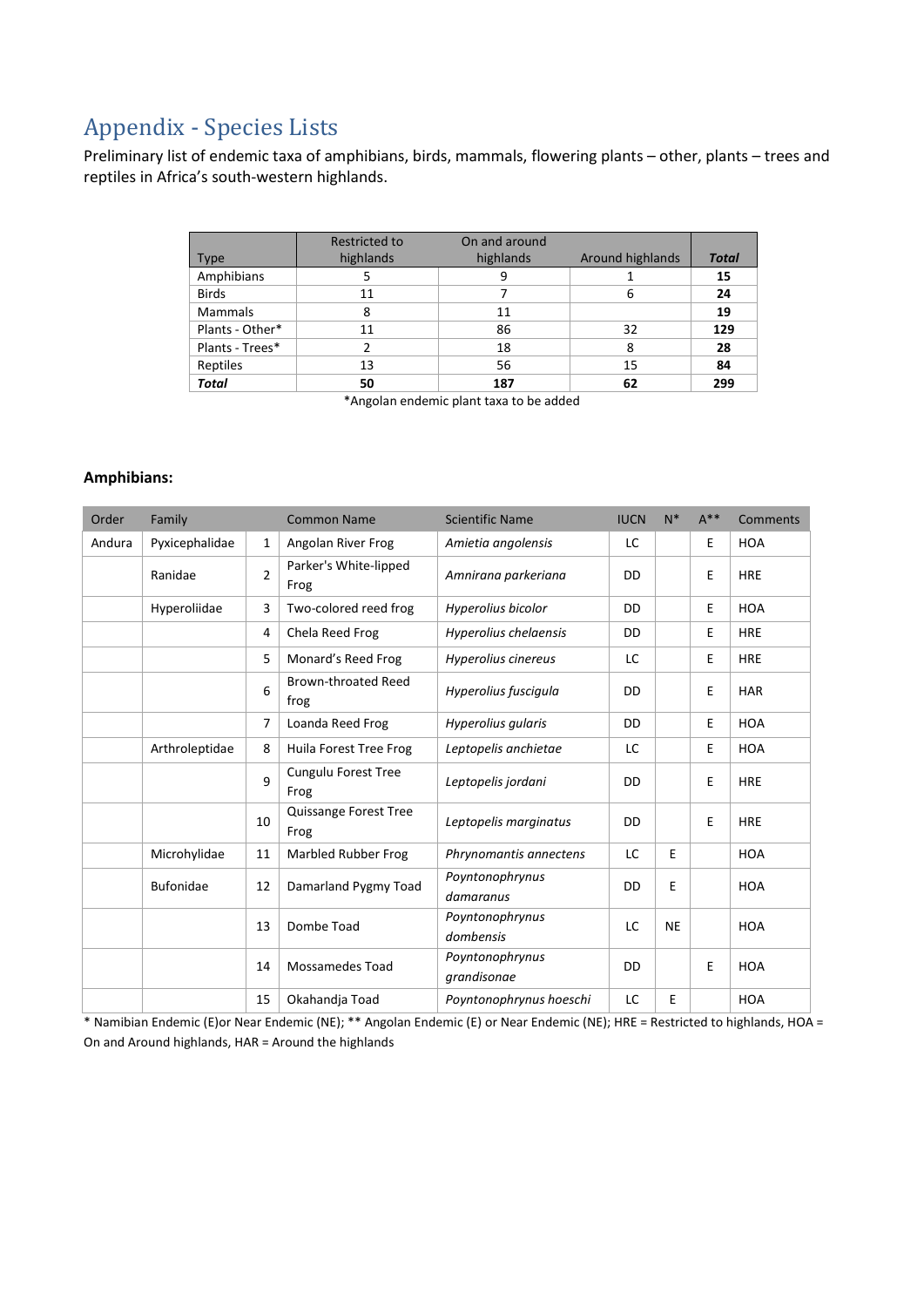#### **Birds:**

| Order                 | Family         |                | <b>Common Name</b>                   | <b>Scientific Name</b>         | <b>IUCN</b> | $N^*$     | $A***$ | Comments   |
|-----------------------|----------------|----------------|--------------------------------------|--------------------------------|-------------|-----------|--------|------------|
| <b>Bucerotiformes</b> | Bucerotidae    | 1              | Damara hornbill                      | <b>Tockus damarensis</b>       | LC          | Е         |        | <b>HAR</b> |
|                       |                | $\overline{2}$ | Monteiro's Hornbill                  | Tockus monteiri                | LC          | E.        |        | <b>HAR</b> |
| Psittaciformes        | Psittacidae    | 3              | Rüppell's Parrot                     | Poicephalus<br>rueppellii      | ΝT          | NE        |        | <b>HAR</b> |
| Passeriformes         | Cisticolidae   | 4              | Huambo Cisticola                     | Cisticola<br>bailunduensis     | LC.         |           | E      | <b>HOA</b> |
|                       | Leiothrichidae | 5              | Bare-cheeked Babbler                 | <b>Turdoides</b><br>gymnogenys | LC          | E         |        | <b>HAR</b> |
|                       | Malaconotidae  | 6              | Gabela Bushshrike                    | Laniarius<br>amboimensis       | E           |           | E      | <b>HRE</b> |
|                       |                | 7              | Brauns Bushshrike                    | Laniarius brauni               | E           |           | E      | <b>HRE</b> |
|                       | Muscicapidae   | 8              | Angola cave chat                     | Cossypha ansorgei              | NT          |           | E      | <b>HRE</b> |
|                       | Muscicapidae   | 9              | Angola Slaty Flycatcher              | <b>Melaenornis</b><br>brunneus | LC          |           | E.     | <b>HRE</b> |
|                       |                | 10             | Herero Chat                          | Namibornis herero              | LC          | E         |        | <b>HRE</b> |
|                       |                | 11             | Gabela Akalat                        | Sheppardia gabela              | E           |           | E      | <b>HOA</b> |
|                       | Nectariniidae  | 12             | Ludwig's Double-collared<br>Sunbird  | Cinnyris ludovicensis          | LC.         |           | E      | <b>HRE</b> |
|                       | Paridae        | 13             | Carp's tit                           | Melaniparus Carpi              | LC          | E         |        | <b>HAR</b> |
|                       | Phasianidae    | 14             | Grey-striped Francolin               | Pternistis<br>griseostriatus   | $\vee$      |           | E      | <b>HOA</b> |
|                       |                | 15             | Hartlaub's Spurfowl                  | Pternistis hartlaubi           | LC          | <b>NE</b> |        | <b>HRE</b> |
|                       |                | 16             | Swierstras Francolin                 | Pternistis swierstrai          | LC          |           | E      | <b>HRE</b> |
|                       | Phoeniculidae  | 17             | Violet wood-Hoopoe                   | Phoeniculus<br>damarensis      | E           | <b>NE</b> |        | <b>HAR</b> |
|                       | Platysteiridae | 18             | White tailed shrike                  | Lanioturdus<br>torquatus       | LC          | NE        |        | <b>HOA</b> |
|                       |                | 19             | White-fronted Wattle-eye             | Platysteira albifrons          | LC          |           | E      | <b>HOA</b> |
|                       | Prionopidae    | 20             | Gabela Helmetshrike                  | Prionops gabela                | E           |           | E      | <b>HRE</b> |
|                       | Pycnonotidae   | 21             | Pale-olive Greenbul                  | Phyllastrephus<br>fulviventris | LC.         |           | NE     | <b>HOA</b> |
|                       | Sylviidae      | 22             | Rockrunner                           | Achaetops<br>pycnopygius       | LC.         | E         |        | <b>HOA</b> |
|                       |                | 23             | Pulitzer Longbill                    | Macrosphenus<br>pulitzeri      | E           |           | E      | <b>HRE</b> |
| Piciformes            | Lybiidae       | 24             | Angola White-headed<br><b>Barbet</b> | Lybius leucocephalus           | LC          |           | E      | <b>HRE</b> |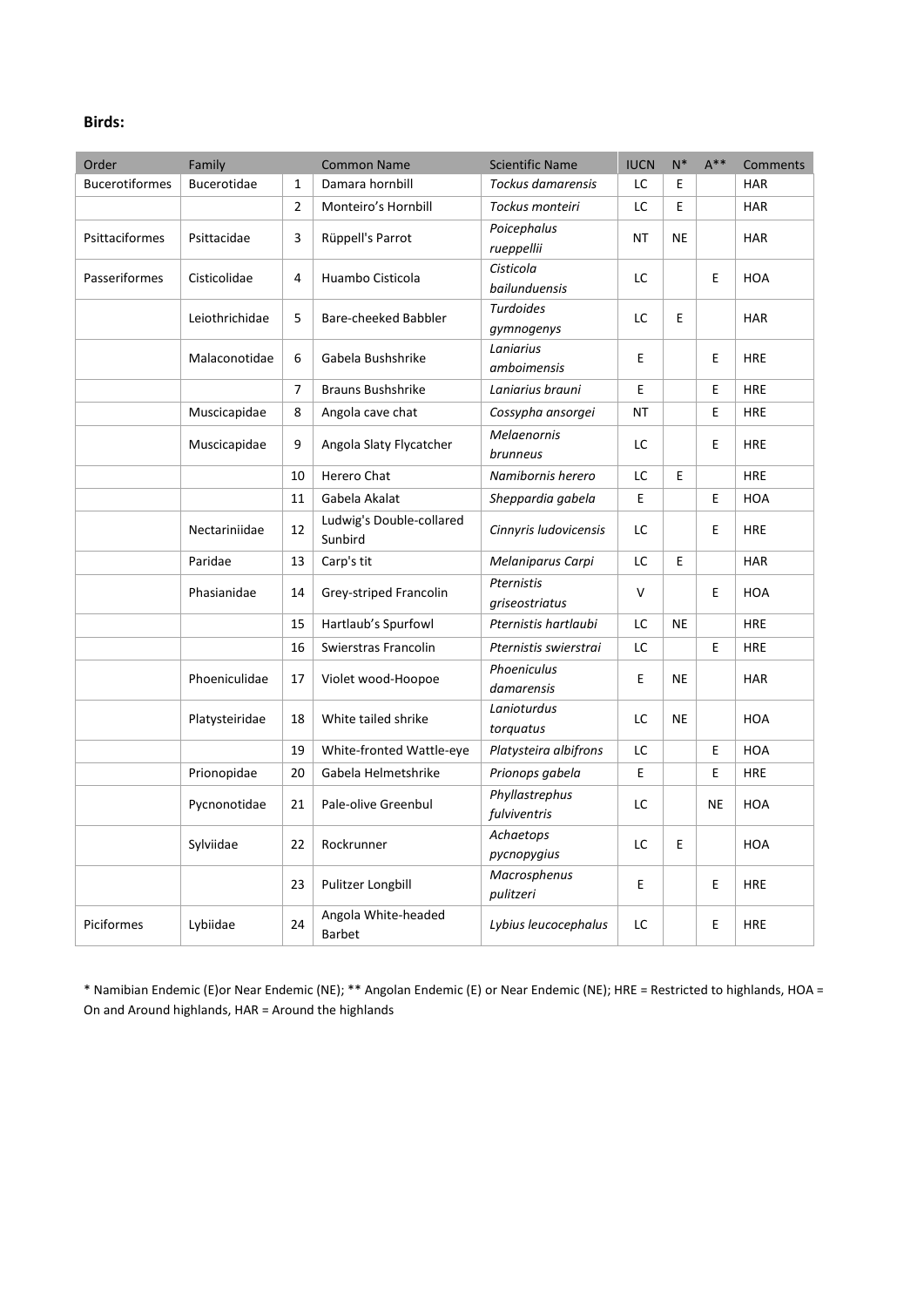#### **Mammals:**

| Order          | Family       |    | <b>Common Name</b>                        | <b>Scientific Name</b>           | <b>IUCN</b> | $N^*$     | $A***$ | Comments   |
|----------------|--------------|----|-------------------------------------------|----------------------------------|-------------|-----------|--------|------------|
| Rodentia       | Muridae      | 1  | Thomas' Rock Rat                          | Aethomys thomasi                 | LC          |           | E      | <b>HRE</b> |
|                |              | 2  | Angolan Shaggy Rat                        | Dasymys nudipes                  | <b>DD</b>   |           | Ε      | <b>HOA</b> |
|                |              | 3  | Angolan Wood Mouse                        | Hylomyscus carillus              | LC          |           | E      | <b>HOA</b> |
|                |              | 4  | Angolan Meadow Mouse                      | <b>Myomyscus</b><br>angolensis   | LC          |           | E      | <b>HOA</b> |
|                |              | 5  | Angolan Vlei Rat                          | Otomys anchietae                 | LC          |           | E      | <b>HRE</b> |
|                |              | 6  | Cuanza Vlei Rat                           | Otomys cuanzensis                | LC          |           | E      | <b>HRE</b> |
|                | Nesomyidae   | 7  | Monard's African<br><b>Climbing Mouse</b> | Dendromus<br>leucostomus         | LC          |           | E      | <b>HRE</b> |
| Perissodactyla | Equidae      | 8  | Hartmann's Mountain<br>Zebra              | Equus zebra<br>hartmannae        | VU          | <b>NE</b> |        | <b>HOA</b> |
| Theraspid      | Bovidae      | 9  | <b>Black faced Impala</b>                 | Aepyceros melampus<br>petersi    | LC          | <b>NE</b> |        | <b>HOA</b> |
|                |              | 10 | Damara Dik dik                            | Madoqua kirkii<br>damarensis     | <b>LC</b>   | <b>NE</b> |        | <b>HOA</b> |
|                | Eulipotyphla | 11 | <b>Heather Shrew</b>                      | Crocidura erica                  | DD          |           | E      | <b>HOA</b> |
|                |              | 12 | <b>Blackish Shrew</b>                     | Crocidura nigricans              | LC          |           | E      | <b>HOA</b> |
|                | Herpestidae  | 13 | <b>Black Mongoose</b>                     | Galerella nigrita                | LC          | E         |        | <b>HRE</b> |
|                |              | 14 | Brukkaros mongoose                        | Galerella swalius                |             | E         |        | <b>HOA</b> |
|                |              | 15 | Kaokoveld Mongoose                        | Herpestidae<br>flavescens        |             |           | E      | <b>HOA</b> |
|                | Muridae      | 16 | Brukkaros rock mouse                      | Petromyscus bruchus              | DD          | E         |        | <b>HOA</b> |
|                |              | 17 | Namibian Rock mouse                       | Petromyscus collinus             | LC          | E         |        | <b>HRE</b> |
|                | Procaviidae  | 18 | <b>Bush Hyrax</b>                         | Heterohyrax brucei<br>bocagei    | LC          |           | E      | <b>HRE</b> |
|                |              | 19 | Kaokoveld Hyrax                           | Procavia capensis<br>welwitschii | LC          | E         |        | <b>HRE</b> |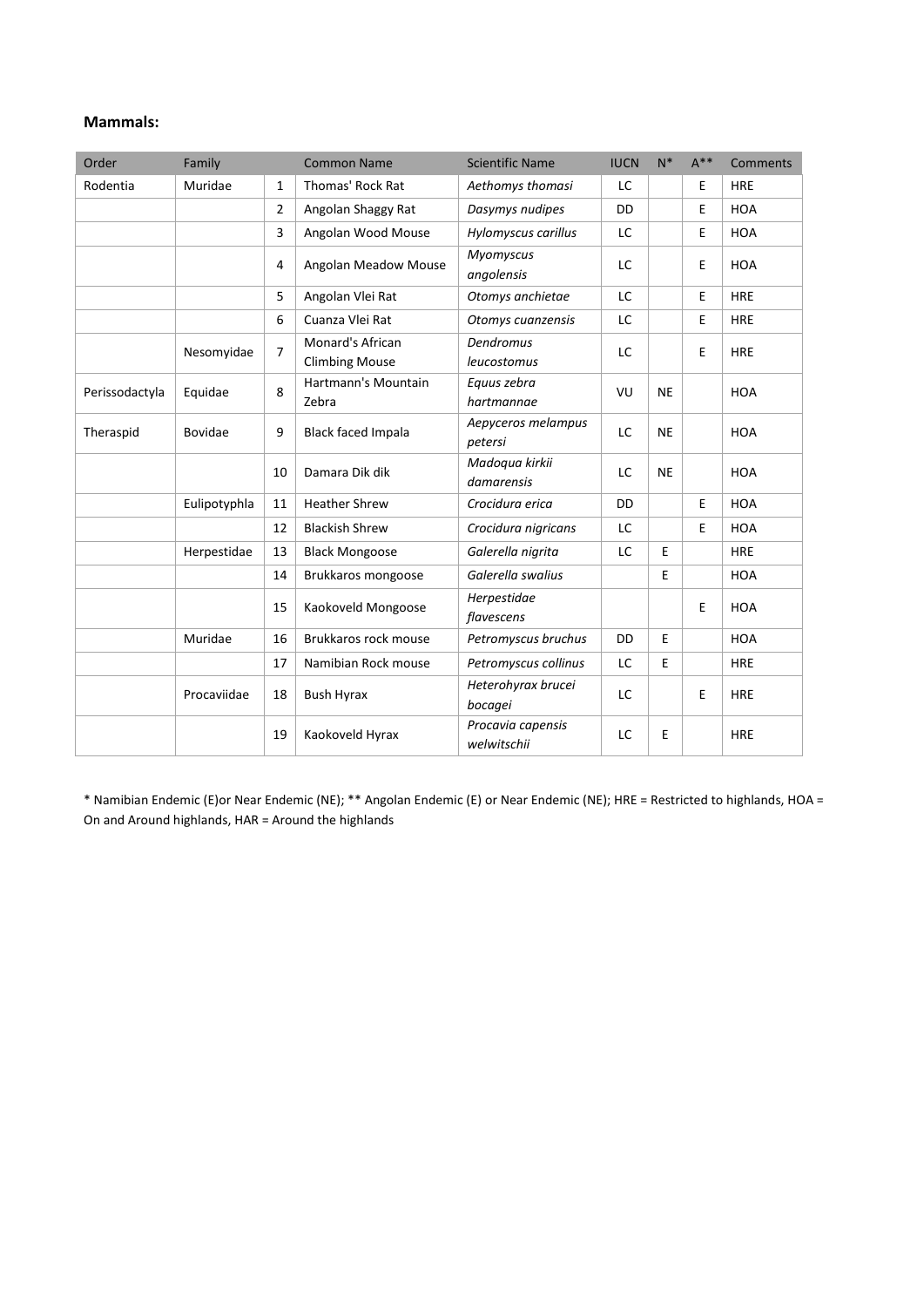#### **Plants – Other:**

| Order       | Family        |                | <b>Scientific Name</b>         | Altitude<br>(M) | $N^*$       | $A^{**}$ | Comments   |
|-------------|---------------|----------------|--------------------------------|-----------------|-------------|----------|------------|
| Lamiales    | Acanthaceae   | $\mathbf{1}$   | Blepharis fleckii              | 467-1465        | Ε           |          | <b>HOA</b> |
|             |               | $\overline{2}$ | <b>Blepharis furcata</b>       | 75-1241         | <b>NE</b>   |          | <b>HOA</b> |
|             |               | 3              | Blepharis gigantea             | 500-1100        | E           |          | <b>HOA</b> |
|             |               | 4              | Blepharis grossa               | 320-1150        | <b>NE</b>   |          | <b>HAR</b> |
|             |               | 5              | Blepharis pruinosa             | 600-1150        | E           |          | HOA        |
|             |               | 6              | <b>Blepharis spinifex</b>      | 1400            | Е           |          | <b>HOA</b> |
|             |               | $\overline{7}$ | Justicia callothamnum          | 352-1111        | Е           |          | <b>HOA</b> |
|             |               | 8              | Justicia cleomoides            | 450-1650        | <b>NE</b>   |          | <b>HOA</b> |
|             |               | 9              | Justicia crassiuscula          | 150-708         | NE          |          | <b>HAR</b> |
|             |               | 10             | Justicia desertorum            | 300-860         | E           |          | <b>HAR</b> |
|             |               | 11             | Justicia genistifolia australe | 767-1425        | NE          |          | <b>HOA</b> |
|             |               | 12             | Justicia guerkeana             | 1005-1747       | $\mathsf E$ |          | <b>HOA</b> |
|             |               | 13             | Justicia leucoderme            | 760-2136        | E           |          | <b>HOA</b> |
|             |               | 14             | Justicia namibensis            |                 | <b>NE</b>   |          | <b>HOA</b> |
|             |               | 15             | Justicia platysepala           | 320-1500        | $\mathsf E$ |          | <b>HOA</b> |
|             |               | 16             | Justicia salsola               |                 | <b>NE</b>   |          | HOA        |
|             |               | 17             | Justicia serotina              | 1300-1300       | E           |          | <b>HRE</b> |
|             |               | 18             | Justicia tonsum                | 1050-1397       | Е           |          | HOA        |
|             |               | 19             | Petalidium bracteatum          | 900-1165        | <b>NE</b>   |          | <b>HOA</b> |
|             |               | 20             | Petalidium canescens           | 580-1100        | E           |          | <b>HOA</b> |
|             |               | 21             | Petalidium cirrhiferum         | 700-1980        | <b>NE</b>   |          | <b>HOA</b> |
|             |               | 22             | Petalidium coccineum           | 500-1980        | <b>NE</b>   |          | HOA        |
|             |               | 23             | Petalidium crispum             | 725-1700        | <b>NE</b>   |          | HOA        |
|             |               | 24             | Petalidium cymbiforme          | 700             | E           |          | <b>HAR</b> |
|             |               | 25             | Petalidium englerianum         | 410-1450        | NE          |          | HOA        |
|             |               | 26             | Petalidium giessii             | 430-1180        | E           |          | <b>HOA</b> |
|             |               | 27             | Petalidium halimoides          | 490-1430        | <b>NE</b>   |          | <b>HAR</b> |
|             |               | 28             | Petalidium huillense           | 780             | <b>NE</b>   |          | <b>HAR</b> |
|             |               | 29             | Petalidium lanatum             | 400-1350        | <b>NE</b>   |          | <b>HOA</b> |
|             |               | 30             | Petalidium linifolium          | 800-1310        | E           |          | HOA        |
|             |               | 31             | Petalidium luteo-album         | 700-1200        | Е           |          | HOA        |
|             |               | 32             | Petalidium ohopohense          | 920-1310        | E           |          | HOA        |
|             |               | 33             | Petalidium physaloides         | 400-1364        | <b>NE</b>   |          | HOA        |
|             |               | 34             | Petalidium pilosi-bracteolatum | 730-902         | E           |          | HAR        |
|             |               | 35             | Petalidium ramulosum           | 1336-1464       | E           |          | HOA        |
|             |               | 36             | Petalidium rautanenii          | 1175-1495       | Е           |          | <b>HOA</b> |
|             |               | 37             | Petalidium rossmannianum       | 200-1400        | E           |          | HOA        |
|             |               | 38             | Petalidium setosum             | 365-1220        | NE          |          | HOA        |
|             |               | 39             | Petalidium spiniferum          |                 | NE          |          | <b>HAR</b> |
|             |               | 40             | Petalidium subcrispum          | 300-420         | <b>NE</b>   |          | <b>HAR</b> |
|             |               | 41             | Petalidium variabile           | 460-1550        | <b>NE</b>   |          | HOA        |
| Asparagales | Asphodelaceae | 42             | Aloe argenticauda              |                 | $\mathsf E$ |          | <b>HRE</b> |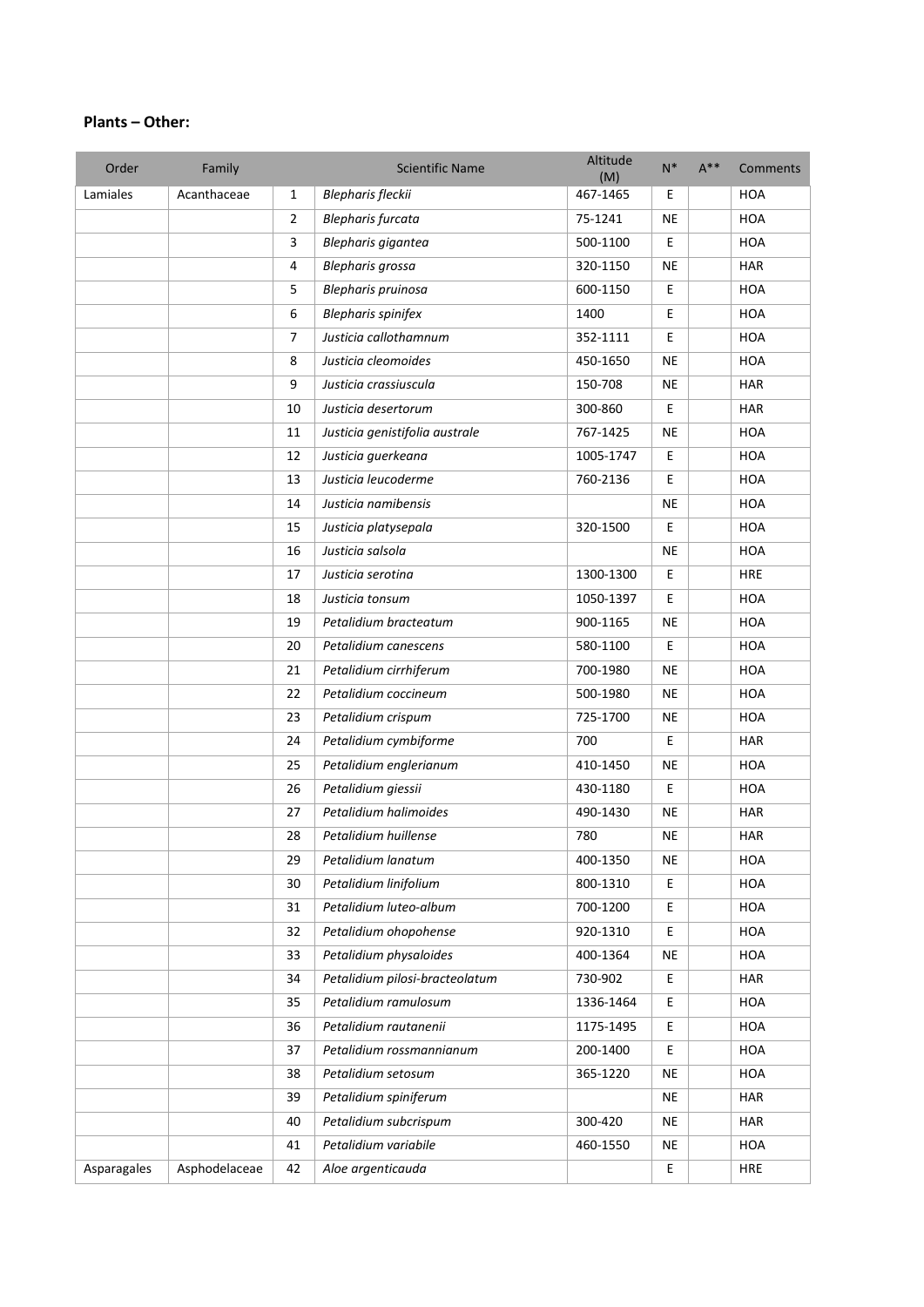|              |               | 43 | Aloe corallina                |           | E         | <b>HOA</b> |
|--------------|---------------|----|-------------------------------|-----------|-----------|------------|
|              |               | 44 | Aloe dewinteri                | 820-820   | E         | <b>HAR</b> |
|              |               | 45 | Aloe dichotoma                | 32-920    | <b>NE</b> | <b>HOA</b> |
|              |               | 46 | Aloe dinteri                  | 1200-1370 | <b>NE</b> | <b>HOA</b> |
|              |               | 47 | Aloe erinacea                 | 900-900   | Ε         | <b>HAR</b> |
|              |               | 48 | Aloe gariepensis              | 450-720   | <b>NE</b> | <b>HAR</b> |
|              |               | 49 | Aloe hereroensis var. lutea   |           | Ε         | <b>HOA</b> |
|              |               | 50 | Aloe huntleyana               |           | Ε         | <b>HRE</b> |
|              |               | 51 | Aloe kaokoensis               |           | Ε         | <b>HOA</b> |
|              |               | 52 | Aloe microstigma              | 1400-1450 | NE        | <b>HOA</b> |
|              |               | 53 | Aloe namibensis               | 520-800   | E         | <b>HAR</b> |
|              |               | 54 | Aloe omavandae                | 1700-1700 | Ε         | <b>HRE</b> |
|              |               | 55 | Aloe pachygaster              | 1505-1505 | Ε         | <b>HAR</b> |
|              |               | 56 | Aloe pavelkae                 |           | Ε         | <b>HAR</b> |
|              |               | 57 | Aloe pearsonii                | 270-700   | <b>NE</b> | <b>HAR</b> |
|              |               | 58 | Aloe pillansii                | 700-700   | NE        | <b>HAR</b> |
|              |               | 59 | Aloe ramosissima              | 742-800   | NE        | <b>HAR</b> |
|              |               | 60 | Aloe sladeniana               |           | Ε         | HOA        |
|              |               | 61 | Aloe viridiflora              | 1700-2000 | Ε         | <b>HRE</b> |
| Malpighiales | Euphorbiaceae | 62 | Euphorbia baliola             |           | Е         | <b>HAR</b> |
|              |               | 63 | Euphorbia berotica            | 1275-1275 | <b>NE</b> | <b>HRE</b> |
|              |               | 64 | Euphorbia caperonioides       | 1200-1200 | Ε         | <b>HOA</b> |
|              |               | 65 | Euphorbia chamaesycoides      | 740-740   | Ε         | HOA        |
|              |               | 66 | Euphorbia chersina            | 30-734    | NE        | <b>HAR</b> |
|              |               | 67 | Euphorbia cibdela             | 194-1201  | Ε         | <b>HOA</b> |
|              |               | 68 | Euphorbia congestiflora       | 750-900   | <b>NE</b> | <b>HOA</b> |
|              |               | 69 | Euphorbia cornelliae          | 1600-1650 | Е         | HOA        |
|              |               | 70 | Euphorbia Damarana            | 450-711   | Ε         | <b>HAR</b> |
|              |               | 71 | Euphorbia decussata           | 175-1372  | Ε         | <b>HOA</b> |
|              |               | 72 | Euphorbia dregeana            | 250-913   | <b>NE</b> | <b>HOA</b> |
|              |               | 73 | Euphorbia eduardoi            | 900-900   | NE        | <b>HOA</b> |
|              |               | 74 | Euphorbia engleriana          |           | Е         | <b>HRE</b> |
|              |               | 75 | Euphorbia friedrichiae        | 1100-1100 | <b>NE</b> | HOA        |
|              |               | 76 | Euphorbia gariepina gariepina | 744-1722  | <b>NE</b> | HOA        |
|              |               | 77 | Euphorbia glanduligera        | 400-1720  | E         | HOA        |
|              |               | 78 | Euphorbia gregaria            | 767-1060  | <b>NE</b> | HOA        |
|              |               | 79 | Euphorbia gummifera           | 44-1021   | NE        | HOA        |
|              |               | 80 | Euphorbia hamata              | 44-909    | NE        | HOA        |
|              |               | 81 | Euphorbia hottentota          | 72-1800   | NE        | HOA        |
|              |               | 82 | Euphorbia insarmentosa        |           | E         | HOA        |
|              |               | 83 | Euphorbia juttae              | 596-1280  | <b>NE</b> | HOA        |
|              |               | 84 | Euphorbia kaokoensis          | 1325-1325 | Ε         | HOA        |
|              |               | 85 | Euphorbia lavrani             | 1182-1182 | Ε         | HOA        |
|              |               | 86 | Euphorbia leistneri           | 750-750   | Ε         | <b>HRE</b> |
|              |               | 87 | Euphorbia lignosa             | 530-1723  | Ε         | HOA        |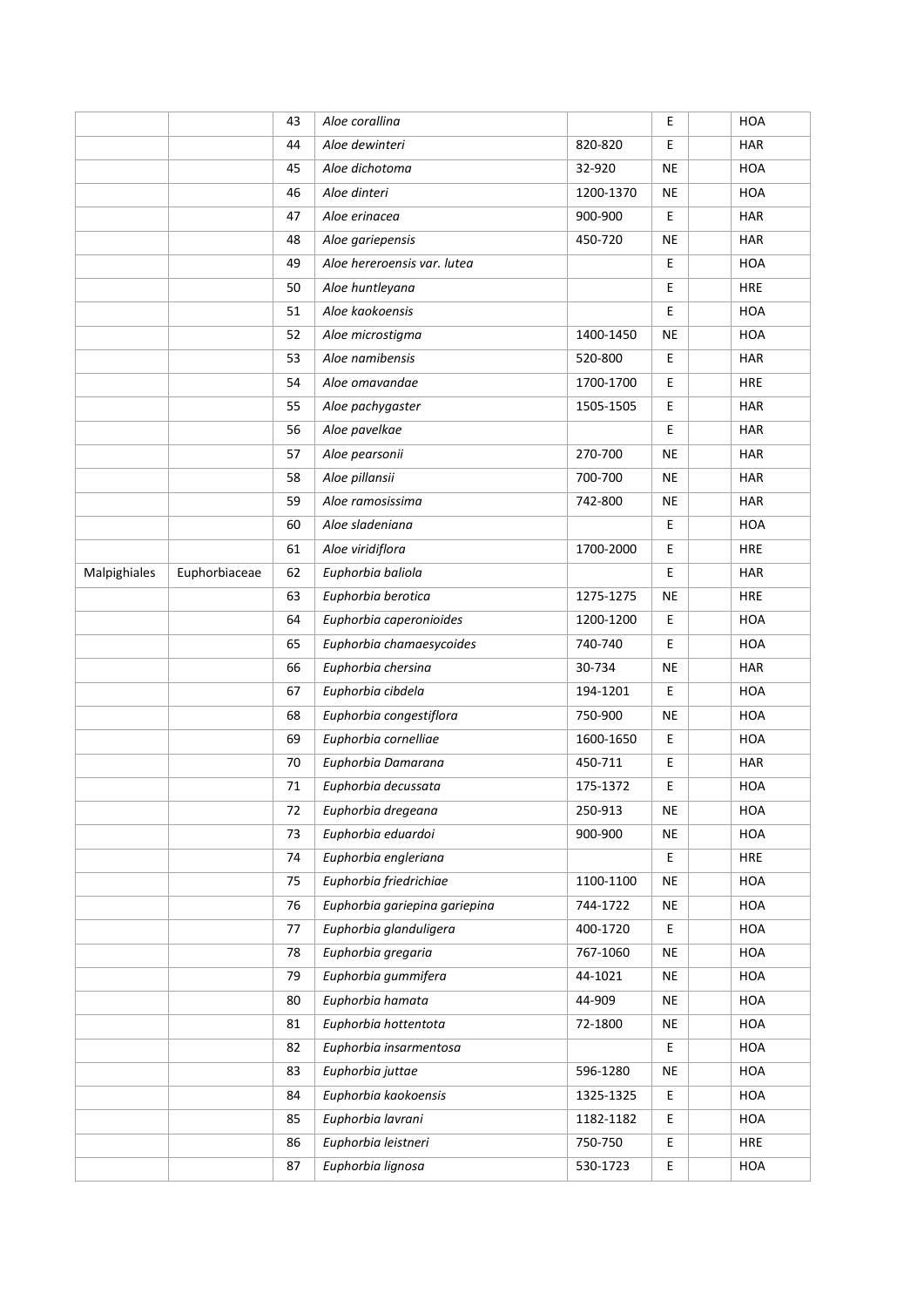|               |                | 88  | Euphorbia melanohydrata         | 1300-1340 | ΝE        | <b>HOA</b> |
|---------------|----------------|-----|---------------------------------|-----------|-----------|------------|
|               |                | 89  | Euphorbia monteiroi Subsp.      |           | Е         | <b>HOA</b> |
|               |                |     | <b>Brandbergeniss</b>           |           |           |            |
|               |                | 90  | Euphorbia namibensis            | 340-1370  | Е         | <b>HOA</b> |
|               |                | 91  | Euphorbia namuskluftensis       | 1100-1200 | E         | <b>HOA</b> |
|               |                | 92  | Euphorbia otavibergensis        | 1780-1880 | E         | <b>HOA</b> |
|               |                | 93  | Euphorbia otjingandu            | 750-1720  | Е         | <b>HOA</b> |
|               |                | 94  | Euphorbia otjipembana fluvialis | 650-930   | Е         | HOA        |
|               |                | 95  | Euphorbia phylloclada           | 150-1090  | <b>NE</b> | <b>HOA</b> |
|               |                | 96  | Euphorbia pseudoduseimata       | 1700-1700 | Е         | <b>HRE</b> |
|               |                | 97  | Euphorbia quadrata              | 1300-1400 | ΝE        | Unk        |
|               |                | 98  | Euphorbia rudis                 |           | NE        | <b>HOA</b> |
|               |                | 99  | Euphorbia spartaria             | 1000-2300 | Е         | HOA        |
|               |                | 100 | Euphorbia spinea                |           | E         | HOA        |
|               |                | 101 | Euphorbia stapelioides          |           | NE        | <b>HOA</b> |
|               |                | 102 | Euphorbia subsalsa              | 1400-1400 | E         | <b>HRE</b> |
|               |                | 103 | Euphorbia venenata              |           | Е         | <b>HOA</b> |
|               |                | 104 | Euphorbia virosa                | 700-1020  | ΝE        | <b>HOA</b> |
|               |                | 105 | Euphorbia volkmanniae           | 1400      | E         | <b>HOA</b> |
| Geraniales    | Geraniaceae    | 106 | Sarcocaulon flavescens          | 72-1200   | ΝE        | HOA        |
|               |                | 107 | Sarcocaulon inerme              | 660-660   | E         | <b>HOA</b> |
|               |                | 108 | Sarcocaulon marlothii           | 300-1607  | Е         | <b>HOA</b> |
|               |                | 109 | Sarcocaulon mossamedense        | 350-700   | ΝE        | HOA        |
|               |                | 110 | Sarcocaulon multifidum          | 70-561    | NE        | <b>HAR</b> |
|               |                | 111 | Sarcocaulon patersonii          | 30-918    | ΝE        | <b>HAR</b> |
|               |                | 112 | Sarcocaulon peniculinum         |           | Е         | <b>HAR</b> |
| Malpighiales  | Passifloraceae | 113 | Adenia pechuelii                | 195-2113  | ΝE        | <b>HAR</b> |
| Zygophyllales | Zygophyllaceae | 114 | Roepera hirticaulis             | 890-1190  | Е         | <b>HOA</b> |
|               |                | 115 | Roepera leucoclada              | 1190-1550 | ΝE        | HOA        |
|               |                | 116 | Roepera macrocarpon             | 810-810   | NE        | <b>HOA</b> |
|               |                | 117 | Roepera schreiberi              |           | ΝE        | HAR        |
|               |                | 118 | Tetraena applanata              | 34-1222   | E         | <b>HOA</b> |
|               |                | 119 | Tetraena clavata                | 5-365     | NE        | HAR        |
|               |                | 120 | Tetraena cylindrifolia          | 500-1341  | Е         | HOA        |
|               |                | 121 | Tetraena giessii                | 1260-1360 | Е         | <b>HRE</b> |
|               |                | 122 | Tetraena longicapsularis        | 20-1371   | ΝE        | <b>HOA</b> |
|               |                | 123 | Tetraena longistipula           | 575-1650  | Е         | HOA        |
|               |                | 124 | Tetraena microcarpa             | 15-780    | <b>NE</b> | HOA        |
|               |                | 125 | Tetraena prismatocarpa          | 44-780    | ΝE        | <b>HAR</b> |
|               |                | 126 | Tetraena retrofracta            | 234-1372  | NE        | HOA        |
|               |                | 127 | Tetraena rigida                 | 35-1500   | ΝE        | HOA        |
|               |                | 128 | Zygophyllum cretaceum           | 141-200   | <b>NE</b> | HAR        |
|               |                | 129 | Zygophyllum segmentatum         | 42-660    | NE        | <b>HAR</b> |

\* Namibian Endemic (E)or Near Endemic (NE); \*\* Angolan Endemic (E) or Near Endemic (NE); HRE = Restricted to highlands, HOA = On and Around highlands, HAR = Around the highlands. Angolan endemic plant taxa to be added.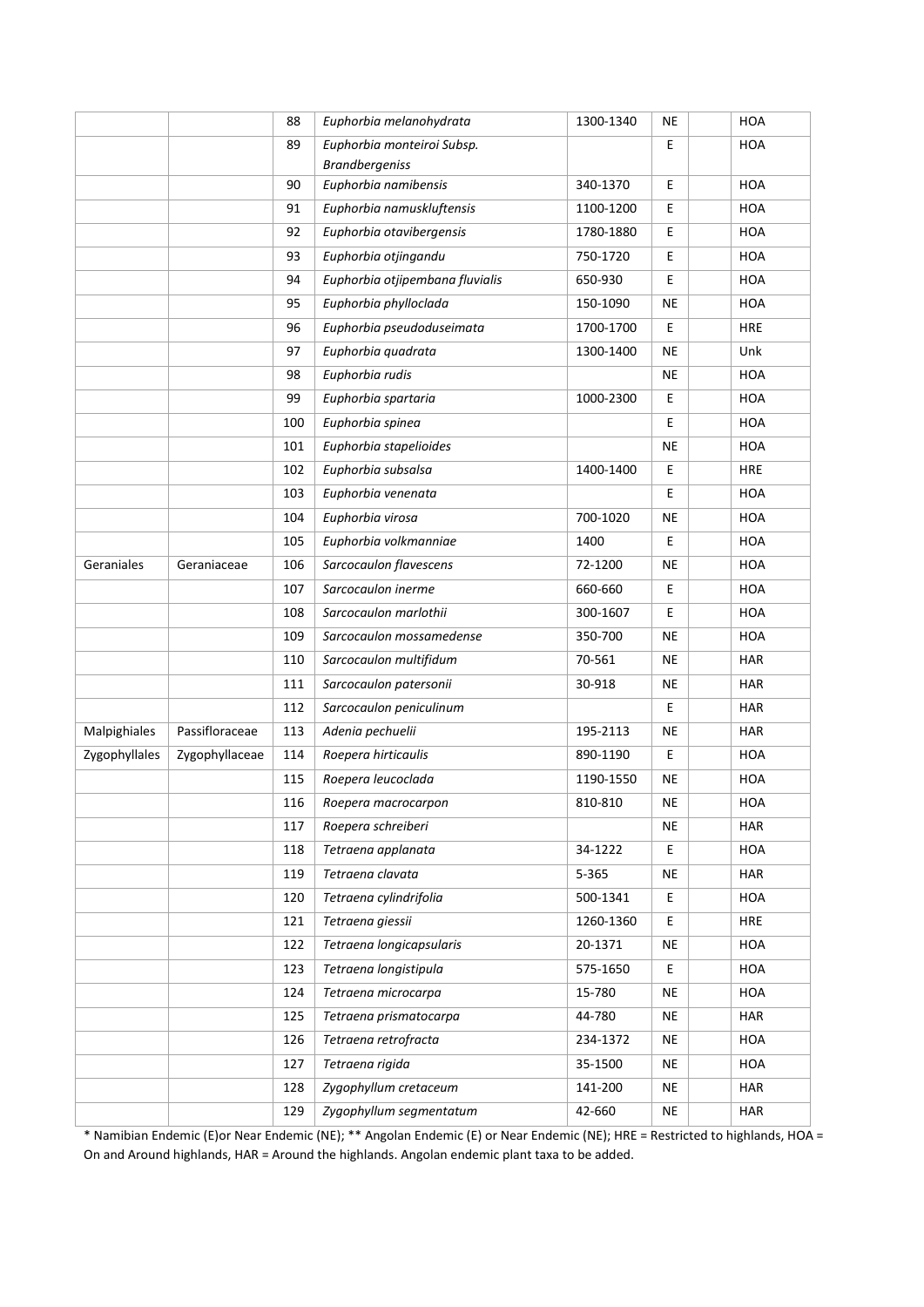#### **Plants - trees:**

| Order              | Family             |              | <b>Scientific Name</b>     | Altitude (m) | $N^*$     | $A^{**}$ | Comments   |
|--------------------|--------------------|--------------|----------------------------|--------------|-----------|----------|------------|
| Gentianales        | Apocynaceae        | $\mathbf{1}$ | Pachypodium Lealii         | 780-1400     | <b>NE</b> |          | <b>HOA</b> |
|                    |                    | 2            | Pachypodium Namaquanum     | 244-1060     | <b>NE</b> |          | <b>HOA</b> |
| Sapindales         | <b>Burseraceae</b> | 3            | Commiphora anacardiifolia  | 550 - 1500   | <b>NE</b> |          | <b>HAR</b> |
|                    |                    | 4            | Commiphora buruxa          | 370          | <b>NE</b> |          | <b>HAR</b> |
|                    |                    | 5            | Commiphora capensis        | 330-1073     | <b>NE</b> |          | <b>HOA</b> |
|                    |                    | 6            | Commiphora cervifolia      | 800-926      | <b>NE</b> |          | <b>HAR</b> |
|                    |                    | 7            | Commiphora crenato-serrata | 1250-1400    | <b>NE</b> |          | <b>HOA</b> |
|                    |                    | 8            | Commiphora dinteri         | 200-2166     | E         |          | <b>HOA</b> |
|                    |                    | 9            | Commiphora discolor        | 1000-1300    | <b>NE</b> |          | <b>HOA</b> |
|                    |                    | 10           | Commiphora giessii         | 400-800      | E         |          | <b>HAR</b> |
|                    |                    | 11           | Commiphora glaucescens     | 550-1524     | <b>NE</b> |          | <b>HOA</b> |
|                    |                    | 12           | Commiphora gracilifrondosa | 400-1035     | <b>NE</b> |          | <b>HAR</b> |
|                    |                    | 13           | Commiphora kaokoensis      | 312-1030     | E         |          | <b>HAR</b> |
|                    |                    | 14           | Commiphora kraeuseliana    | 630-1354     | E         |          | <b>HOA</b> |
|                    |                    | 15           | Commiphora kuneneana       | 125-1150     | E         |          | <b>HOA</b> |
|                    |                    | 16           | Commiphora multijuga       | 100-1250     | <b>NE</b> |          | <b>HOA</b> |
|                    |                    | 17           | Commiphora namaensis       | 324-1200     | <b>NE</b> |          | <b>HOA</b> |
|                    |                    | 18           | Commiphora oblanceolata    | 400-915      | <b>NE</b> |          | <b>HAR</b> |
|                    |                    | 19           | Commiphora otjihipana      | 1836-1915    | E         |          | <b>HRE</b> |
|                    |                    | 20           | Commiphora saxicola        | 50-1000      | E         |          | <b>HOA</b> |
|                    |                    | 21           | Commiphora steynii         | 800-1286     | E         |          | <b>HOA</b> |
|                    |                    | 22           | Commiphora virgata         | 400-1740     | <b>NE</b> |          | <b>HOA</b> |
|                    |                    | 23           | Commiphora wildii          | 400-800      | <b>NE</b> |          | <b>HAR</b> |
| <b>Brassicales</b> | Moringaceae        | 24           | Moringa Ovalifolia         | 176-1700     | <b>NE</b> |          | <b>HOA</b> |
| <b>Vitales</b>     | Vitaceae           | 25           | Cyphostemma bainesii       | 1200-1700    | E         |          | <b>HRE</b> |
|                    |                    | 26           | Cyphostemma currorii       | 1154-1800    | <b>NE</b> |          | <b>HOA</b> |
|                    |                    | 27           | Cyphostemma juttae         | 1000-1500    | E         |          | <b>HOA</b> |
|                    |                    | 28           | Cyphostemma uter           | 100-1230     | <b>NE</b> |          | <b>HOA</b> |

\* Namibian Endemic (E)or Near Endemic (NE); \*\* Angolan Endemic (E) or Near Endemic (NE); HRE = Restricted to highlands, HOA = On and Around highlands, HAR = Around the highlands. Angolan endemic plant taxa to be added.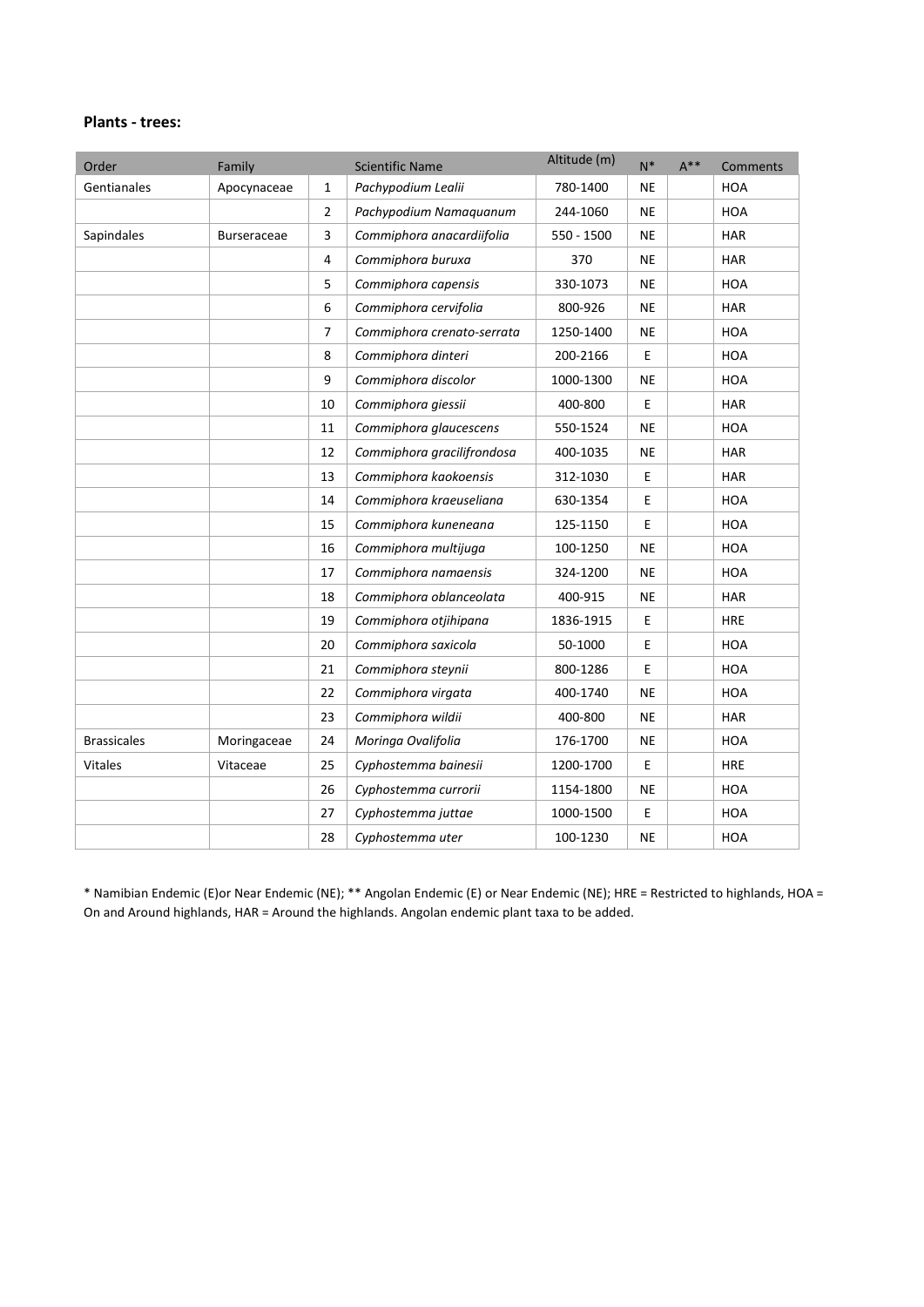## **Reptiles:**

| Order    | Family         |                | <b>Common Name</b>                   | <b>Scientific Name</b>         | $N^*$     | $A***$ | <b>IUCN</b> | Comments   |
|----------|----------------|----------------|--------------------------------------|--------------------------------|-----------|--------|-------------|------------|
| Squamata | Amphisbaenidae | 1              | <b>Confusing Spade-snouted</b>       | Monopeltis                     |           | Е      |             | <b>HRE</b> |
|          |                |                | Worm Lizard                          | perplexus                      |           |        |             |            |
|          |                | $\overline{2}$ |                                      | Monopeltis<br>welwitschii      |           | E      |             | <b>HRE</b> |
|          | Agamidae       | 3              | Etosha Agama                         | Agama etoshae                  | E         |        |             | <b>HAR</b> |
|          | 4              |                | Southern Rock Agama                  | Agama knobeli                  | E         |        |             | <b>HOA</b> |
|          |                | 5              | Schack's Rock Agama                  | Agama p. schacki               |           | E      |             | <b>HOA</b> |
|          | Cordylidae     | 6              | Angolan Girdled Lizard               | Cordylus angolensis            |           | Е      |             | <b>HOA</b> |
|          |                | 7              | Kaokoveld Girdled Lizard             | Cordylus machadoi              |           | E      |             | <b>HRE</b> |
|          |                | 8              | Jordan's Girdled Lizard              | Karusasaurus jordani           | E         |        |             | <b>HOA</b> |
|          |                | 9              | Campbell's Girdled Lizard            | Namazonurus<br>campbelli       | E         |        | DD          | <b>HRE</b> |
|          |                | 10             | Namaqua Girdled Lizard               | Namazonurus<br>namaquensis     | E         |        |             | <b>HOA</b> |
|          |                | 11             | <b>Herero Girdled Lizard</b>         | Namazonurus<br>pustulatus      | E         |        |             | <b>HAR</b> |
|          |                | 12             | Attenborough's Flat Lizard           | Platysaurus<br>attenboroughi   | E         |        | LC          | <b>HAR</b> |
|          | Gekkonidae     | 13             | African Rock Gecko                   | Afroedura africana             | E         |        |             | <b>HOA</b> |
|          |                | 14             | Bogert's Rock Gecko                  | Afroedura bogerti              |           | E      |             | <b>HAR</b> |
|          |                | 15             | African Rock Gecko                   | Afroedura tirasensis           | E         |        |             | HOA        |
|          |                | 16             | Ansorge's Leaf-toed Gecko            | Afrogecko ansorgii             |           | E      |             | <b>HOA</b> |
|          |                | 17             | <b>Button-scaled Gecko</b>           | Chondrodactylus<br>fitzsimonsi | NE        |        |             | <b>HOA</b> |
|          |                | 18             | Benguela House Gecko                 | Hemidactylus<br>benguellensis  |           | Е      |             | <b>HOA</b> |
|          |                | 19             | Slender Feather-tailed<br>Gecko      | Kolekanos<br>plumicaudus       |           | Е      |             | <b>HOA</b> |
|          |                | 20             | <b>Bradfield's Dwarf Gecko</b>       | Lygodactylus<br>bradfieldi     | E         |        |             | <b>HOA</b> |
|          |                | 21             | Lawrence's Dwarf Gecko               | Lygodactylus<br>lawrencei      | <b>NE</b> |        |             | <b>HOA</b> |
|          |                | 22             | None                                 | Narudasia festiva              | E         |        |             | <b>HOA</b> |
|          |                | 23             | Two-colored Thick-toed<br>Gecko      | Pachydactylus<br>bicolor       | E         |        |             | HOA        |
|          |                | 24             | None                                 | Pachydactylus<br>boehmei       | E         |        |             | <b>HOA</b> |
|          |                | 25             | <b>Striped Thick-toed Gecko</b>      | Pachydactylus<br>fasciatus     | E         |        |             | <b>HOA</b> |
|          |                | 26             | <b>Brandberg Thick-toed</b><br>Gecko | Pachydactylus<br>gaiasensis    | E         |        |             | <b>HOA</b> |
|          |                | 27             | Monica's Gecko                       | Pachydactylus<br>monicae       | E         |        |             | HOA        |
|          |                | 28             | Kaokoland Rock Gecko                 | Pachydactylus<br>oreophilus    | E.        |        |             | <b>HOA</b> |
|          |                | 29             | None                                 | Pachydactylus<br>otaviensis    | E         |        |             | <b>HOA</b> |
|          |                | 30             | None                                 | Pachydactylus                  | E         |        |             | <b>HAR</b> |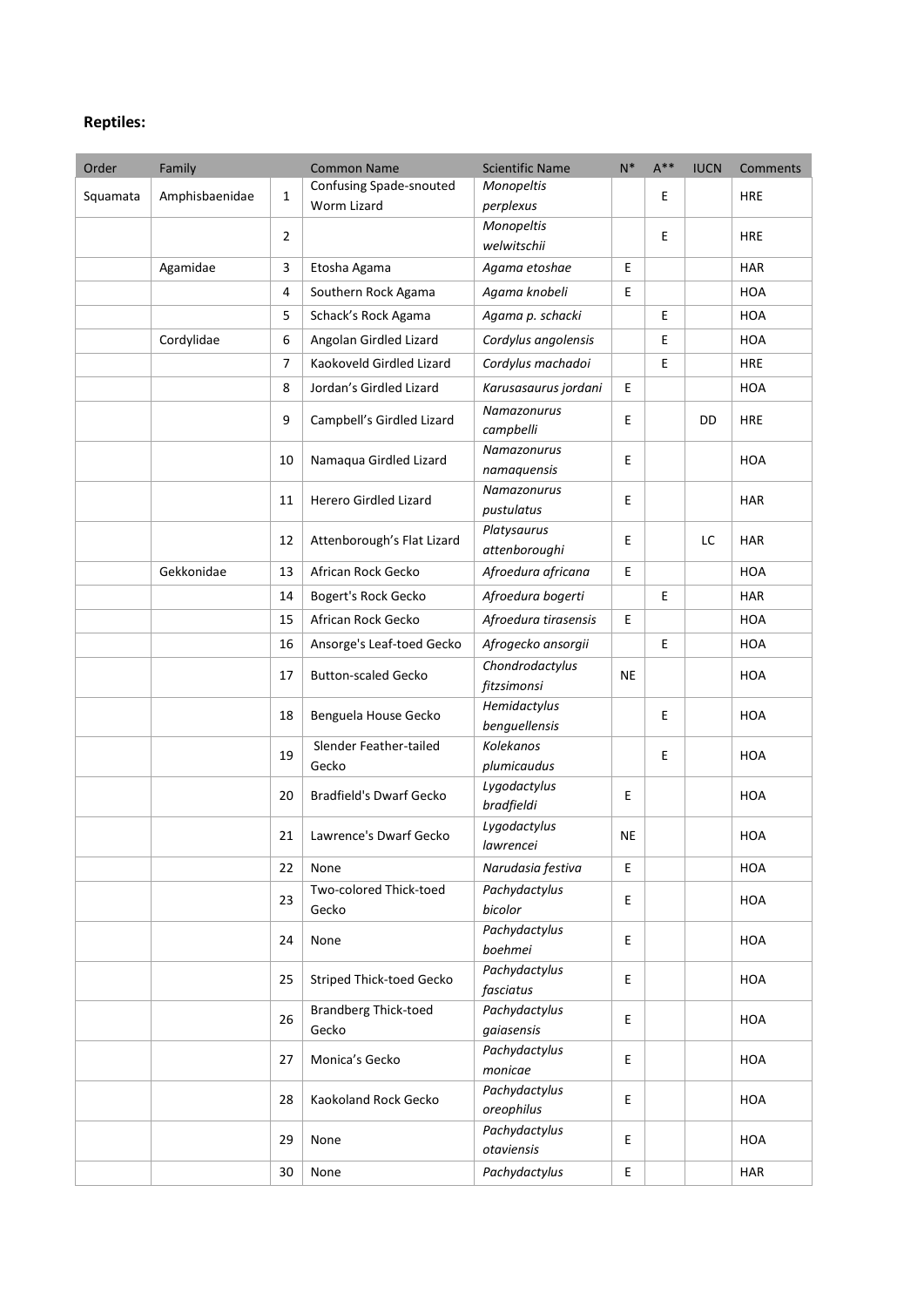|                |    |                                      | parascutatus                     |           |    |    |            |
|----------------|----|--------------------------------------|----------------------------------|-----------|----|----|------------|
|                | 31 | Namib Sand Gecko                     | Pachydactylus rangei             | E         |    |    | <b>HOA</b> |
|                | 32 | None                                 | Pachydactylus<br>reconditus      | E         |    |    | HOA        |
|                | 33 | Large-scaled gecko                   | Pachydactylus<br>robertsi        | E         |    |    | <b>HAR</b> |
|                | 34 | Common Rough Gecko                   | Pachydactylus<br>rugosus         | <b>NE</b> |    |    | <b>HOA</b> |
|                | 35 | Large-scaled gecko                   | Pachydactylus<br>scutatus        | E         |    |    | <b>HAR</b> |
|                | 36 | Western Spotted Thick-<br>toed Gecko | Pachydactylus serval             | E         |    |    | <b>HOA</b> |
|                | 37 | Visser's Gecko                       | Pachydactylus visseri            | <b>NE</b> |    |    | <b>HOA</b> |
|                | 38 | None                                 | Pachydactylus<br>waterbergensis  | E         |    |    | <b>HAR</b> |
|                | 39 | Werner's Thick-toed Gecko            | Pachydactylus<br>werneri         | E         |    |    | <b>HOA</b> |
|                | 40 | Barnard's Namib Day<br>Gecko         | Rhoptropus barnardi              | E         |    |    | <b>HOA</b> |
|                | 41 | Benguella Namib Day<br>Gecko         | Rhoptropus<br>benguellensis      |           | E  |    | HOA        |
|                | 42 | Boulton's Namib Day<br>Gecko         | Rhoptropus boultoni              | NE        |    |    | <b>HOA</b> |
|                | 43 | Montane Day Gecko                    | Rhoptropus<br>montanus           |           | Ε  |    | <b>HRE</b> |
|                | 44 | Angolan Namib Day Gecko              | Rhoptropus<br>taeniostictus      |           | Е  |    | <b>HOA</b> |
| Gerrhosauridae | 45 | <b>Dwarf Plated Lizard</b>           | Cordylosaurus<br>subtessellatus  | NE        |    | LC | <b>HOA</b> |
| Lacertidae     | 46 | Pare Rough-Scaled Lizard             | Ichnotropis bivittata<br>pallida |           | E  |    | <b>HRE</b> |
|                | 47 | Marx's Rough-scaled Lizard           | Ichnotropis<br>microlepidota     |           | Е  |    | <b>HRE</b> |
|                | 48 | Wedge-snouted Sand<br>Lizard         | Meroles cuneirostris             | E         |    |    | HAR        |
|                | 49 | Western Sandveld Lizard              | Nucras tesselata                 |           | ΝE |    | HOA        |
|                | 50 | Bocage's Sand Lizard                 | Pedioplanis<br>benguelensis      |           | Ε  |    | <b>HAR</b> |
|                | 51 | Short-headed Sandveld<br>Lizard      | Pedioplanis<br>breviceps         | E         |    |    | <b>HOA</b> |
|                | 52 | Kaokoland Sand Lizard                | Pedioplanis gaerdesi             | E         |    |    | <b>HAR</b> |
|                | 53 | Haacke's Sand Lizard                 | Pedioplanis haackei              |           | Ε  |    | HOA        |
|                | 54 | Huntley's Sand Lizard                | Pedioplanis huntleyi             |           | Е  |    | HOA        |
|                | 55 | Husab Sand Lizard                    | Pedioplanis<br>husabensis        | E         |    |    | <b>HAR</b> |
|                | 56 | Western Sand Lizard                  | Pedioplanis inornata             | E         |    |    | <b>HOA</b> |
|                | 57 | Ruben's Sand Lizard                  | Pedioplanis rubens               | E         |    |    | HOA        |
|                | 58 | Western Sand Lizard                  | Pedioplanis undata               | <b>NE</b> |    |    | HOA        |
| Scincidae      | 59 | Cape Burrowing Skink                 | Scelotes capensis                | Е         |    |    | HOA        |
|                | 60 | Albert's (Burrowing) Skink           | Sepsina alberti                  | E         |    | LC | HOA        |
|                | 61 | Hoesch's Mabuya                      | Trachylepis hoeschi              | E         |    |    | HOA        |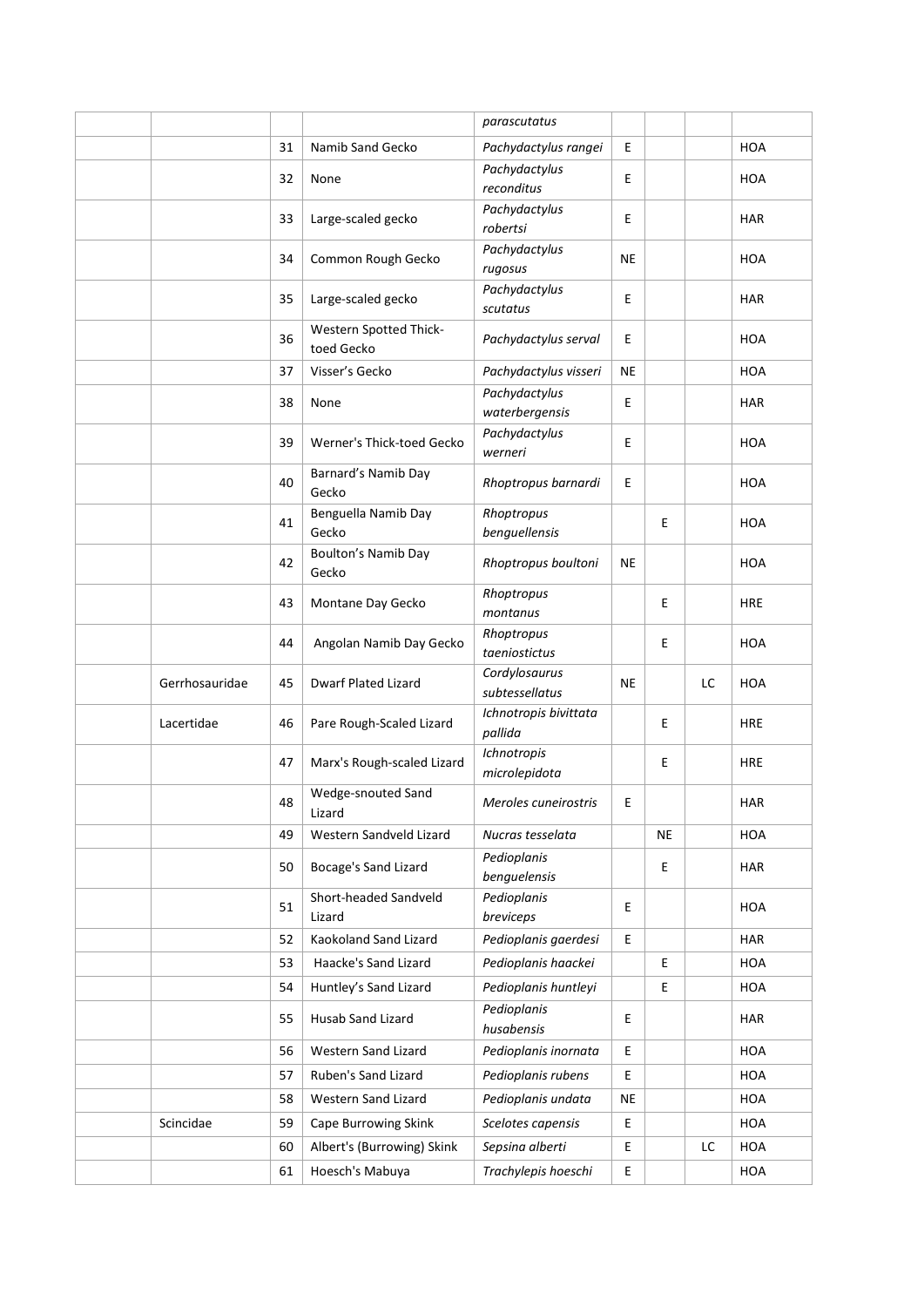|                  | 62 | Huila's Skink                           | Trachylepis huilensis           |           | E |    | <b>HRE</b> |
|------------------|----|-----------------------------------------|---------------------------------|-----------|---|----|------------|
|                  | 63 | Kalahari Tree Skink                     | Trachylepis<br>spilogaster      | E         |   |    | <b>HOA</b> |
|                  | 64 | Western Rock Skink                      | Trachylepis sulcata<br>ansorgii |           | E |    | <b>HRE</b> |
|                  | 65 | Meyer's Blind Legless Skink             | Typhlosaurus meyeri             | Е         |   |    | <b>HAR</b> |
| Colubridae       | 66 | Cunene Racer                            | Mopanveldophis<br>zebrinus      | <b>NE</b> |   |    | <b>HAR</b> |
|                  | 67 | Damara Tiger Snake                      | Telescopus finkeldeyi           | NE        |   |    | <b>HAR</b> |
| Elapidae         | 68 | <b>Western Barred Spitting</b><br>Cobra | Naja nigricincta                | NE        |   |    | <b>HOA</b> |
| Lamprophiidae    | 69 | Dwarf Beaked Snake                      | Dipsina<br>multimaculata        | NE        |   |    | <b>HOA</b> |
|                  | 70 | Viperine Rock Snake                     | Hemirhagerrhis<br>viperina      | Е         |   |    | <b>HOA</b> |
|                  | 71 | Namibian Wolf Snake                     | Lycophidion<br>namibianum       | E         |   |    | <b>HOA</b> |
|                  | 72 | South-western African<br>Shovel-snout   | Prosymna frontalis              | <b>NE</b> |   |    | <b>HOA</b> |
|                  | 73 | Link-marked Sand Racer                  | Psammophis<br>ansorgii          |           | E |    | <b>HRE</b> |
|                  | 74 | Leopard Grass Snake                     | Psammophis<br>leopardinus       | Е         |   |    | <b>HOA</b> |
|                  | 75 | <b>Western Sand Snake</b>               | Psammophis<br>trigrammus        | NE        |   |    | <b>HOA</b> |
|                  | 76 | Western Keeled Snake                    | Pythonodipsas<br>carinata       | NE        |   |    | <b>HOA</b> |
| Leptotyphlopidae | 77 | Damara Thread Snake                     | Namibiana labialis              | E         |   |    | <b>HOA</b> |
|                  | 78 | <b>Western Thread Snake</b>             | Namibiana<br>occidentalis       | Е         |   |    | <b>HOA</b> |
|                  | 79 | Angolan Beaked Thread<br>Snake          | Namibiana rostrata              |           | Ε |    | <b>HRE</b> |
| Pythonidae       | 80 | Anchieta's Dwarf Python                 | Python anchietae                | NE        |   | LC | <b>HOA</b> |
| Typhlopidae      | 81 | Angolan Giant Blind Snake               | Afrotyphlops<br>anomalus        |           | Е |    | HOA        |
| Typhlopidae      | 82 | <b>Beaked Blind Snake</b>               | Rhinotyphlops<br>schinzi        | NE        |   |    | HOA        |
| Viperidae        | 83 | Angolan Adder                           | <b>Bitis heraldica</b>          |           | E |    | <b>HRE</b> |
| Lamprophiidae    | 84 | Ocellated Skaapsteker                   | Psammophylax<br>ocellatus       |           | E |    | <b>HRE</b> |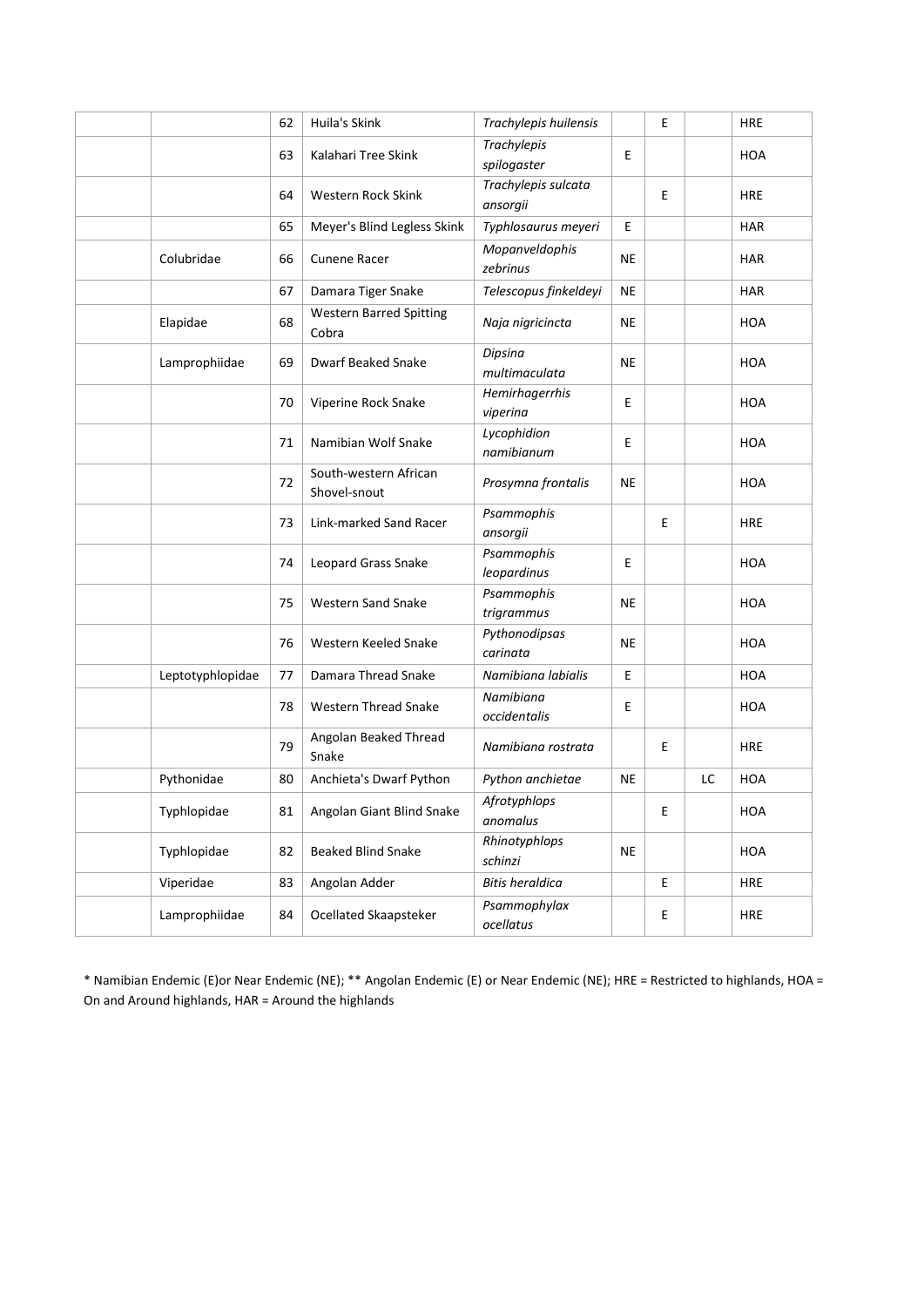## **References:**

#### Amphibians

Amphibian Species of the World 6.0, an Online Reference (2020) American Museum of Natural History, accessed 12 October 2020[, https://amphibiansoftheworld.amnh.org/index.php.](https://amphibiansoftheworld.amnh.org/index.php)

AmphibiaWeb (2020) University of California, Berkeley, CA, USA, accessed 12 October 2020, [https://amphibiaweb.org/index.html.](https://amphibiaweb.org/index.html)

Baptista N, Conradie W, Pinto PV, Branch WR (2019) The amphibians of Angola: Early Studies and the current state of knowledge. In *Biodiversity of Angola* (eds. Huntley BJ, Russo V, Lages F, Ferrand N), pp. 243-281.

Griffin M (2003) Checklist and Provisional National Conservation Status of Amphibians, Reptiles and Mammals Known, Reported or Expected to Occur in Namibia. Memorandum Ministry of Environment and Tourism Windhoek, 2001 (July), p.49.

Personal Communication with: Mr. Francois Becker (National Museum of Namibia, chief curator: Natural Sciences).

## Birds

Birdlife International (2020) IUCN Red List for birds, accessed 12 October 2020, [http://datazone.birdlife.org/species/search.](http://datazone.birdlife.org/species/search)

Birds of the world (2020) AviBase Checklist, accessed 12 October 2020[, https://avibase.bsc](https://avibase.bsc-eoc.org/avibase.jsp)[eoc.org/avibase.jsp.](https://avibase.bsc-eoc.org/avibase.jsp)

Brown CJ, Mendelsohn JM, Thomson N, Boorman M (2019) Checklist and analyses of the birds of Namibia as at 31 January 2016. *Biodiversity Observation,* 8:1-153.

eBirds (2020) University of Cornell, accessed 12 October 2020[, https://ebird.org/explore.](https://ebird.org/explore)

Richard W, Dean J, Melo M, Mills SL (2019) The avifauna of Angola: Richness, Endemism and Rarity amphibians of Angola. In *Biodiversity of Angola* (eds. Huntley BJ, Russo V, Lages F, Ferrand N), pp. 335-356.

Simmons R, Brown C, Kemper J (2015) Birds to watch in Namibia: red rare and endemic species. Ministry of Environment and Tourism and Namibian Nature Foundation, Windhoek.

Southern African Bird Atlas Project! SABAP2 (2020) University of Cape Town, FitzPatrick Institute of African Ornithology, accessed 12 October 2020, [http://sabap2.birdmap.africa/.](http://sabap2.birdmap.africa/)

#### Mammals

Beja P, Pinto PV, Verissimo L, Bersacola E, Fabiano E, Palmeirim, JM, Monadjem A, Monterroso P, Svensson, MS, Taylor PJ (2019) The Mammals of Angola. In *Biodiversity of Angola* (eds. Huntley BJ, Russo V, Lages F, Ferrand N), pp. 357-443.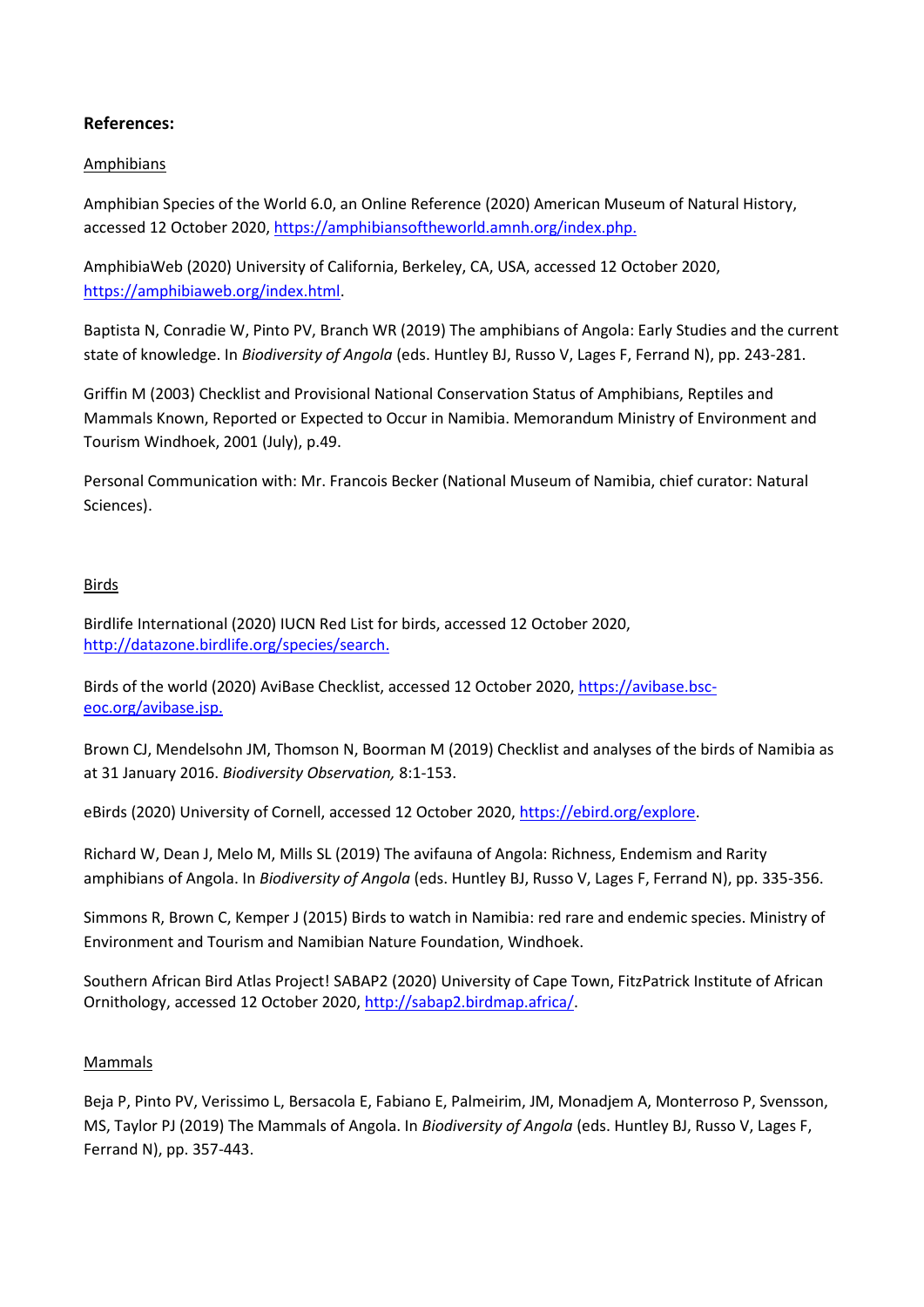Encyclopaedia of Life (2020) National Museum of Natural History, accessed 12 October 2020, [http://media.eol.org/pages/2913056.](http://media.eol.org/pages/2913056)

Global Biodiversity Information Facility (2020) Zoological Museum, Natural History Museum of Denmark, accessed 2020-10-12, [https://www.gbif.org/.](https://www.gbif.org/)

Griffin M (2003) Checklist and Provisional National Conservation Status of Amphibians, Reptiles and Mammals Known, Reported or Expected to Occur in Namibia. Memorandum Ministry of Environment and Tourism Windhoek, 2001(July), p.49.

Mammal Species of the world (2020) Bucknell University, accessed 12 October 2020, [http://www.departments.bucknell.edu/biology/resources/msw3/.](http://www.departments.bucknell.edu/biology/resources/msw3/)

Mammal Diversity Database (2020) American Society of Mammalogists, accessed 2020-10-12, [www.mammaldiversity.org.](http://www.mammaldiversity.org/)

## Plants

African Plant Database (2020) Conservatoire et Jardin botaniques & South African National Biodiversity Institute, accessed 2020-10-12,<http://www.ville-ge.ch/musinfo/bd/cjb/africa/recherche.php?langue=an>

BRAHMS Online (2020) Department of Plant Sciences University of Oxford, accessed 2020-10-12, [https://herbaria.plants.ox.ac.uk/bol/namibia.](https://herbaria.plants.ox.ac.uk/bol/namibia)

Goyder DJ, Goncalves, FMP (2019) The Flora of Angola: Collectors, Richness and Endemism. In *Biodiversity of Angola* (eds. Huntley BJ, Russo V, Lages F, Ferrand N), pp. 79-96.

Klaassen E, Kwembeya E (2013) A Checklist of Namibian indigenous and naturalised plants. Occasional Contributions No. 5, National Botanical Research Institute, Windhoek, Namibia.

Namibia Botanical Research Institute (2020) The Tree Atlas Project, accessed 2020-10-12, [http://www.nbri.org.na/tree-atlas-info-for-selected-species.](http://www.nbri.org.na/tree-atlas-info-for-selected-species)

Personal Communication with Mrs. Frances Chase (National Botanical Research Institute, curator)

Personal Communication with Mrs. Herta Kolberg (Independent Researcher)

## Reptiles

Branch WR, Pinto PV, Baptista N, Conradie W (2019) The Reptiles of Angola: History, Diversity, Endemism and Hotspots. In *Biodiversity of Angola* (eds. Huntley BJ, Russo V, Lages F, Ferrand N), pp. 283-334.

Griffin M (2003) Checklist and Provisional National Conservation Status of Amphibians, Reptiles and Mammals Known, Reported or Expected to Occur in Namibia. Memorandum Ministry of Environment and Tourism Windhoek, 2001(July), p.49.

Map of Life (2020) Species, accessed 2020-10-12, [https://mol.org/.](https://mol.org/)